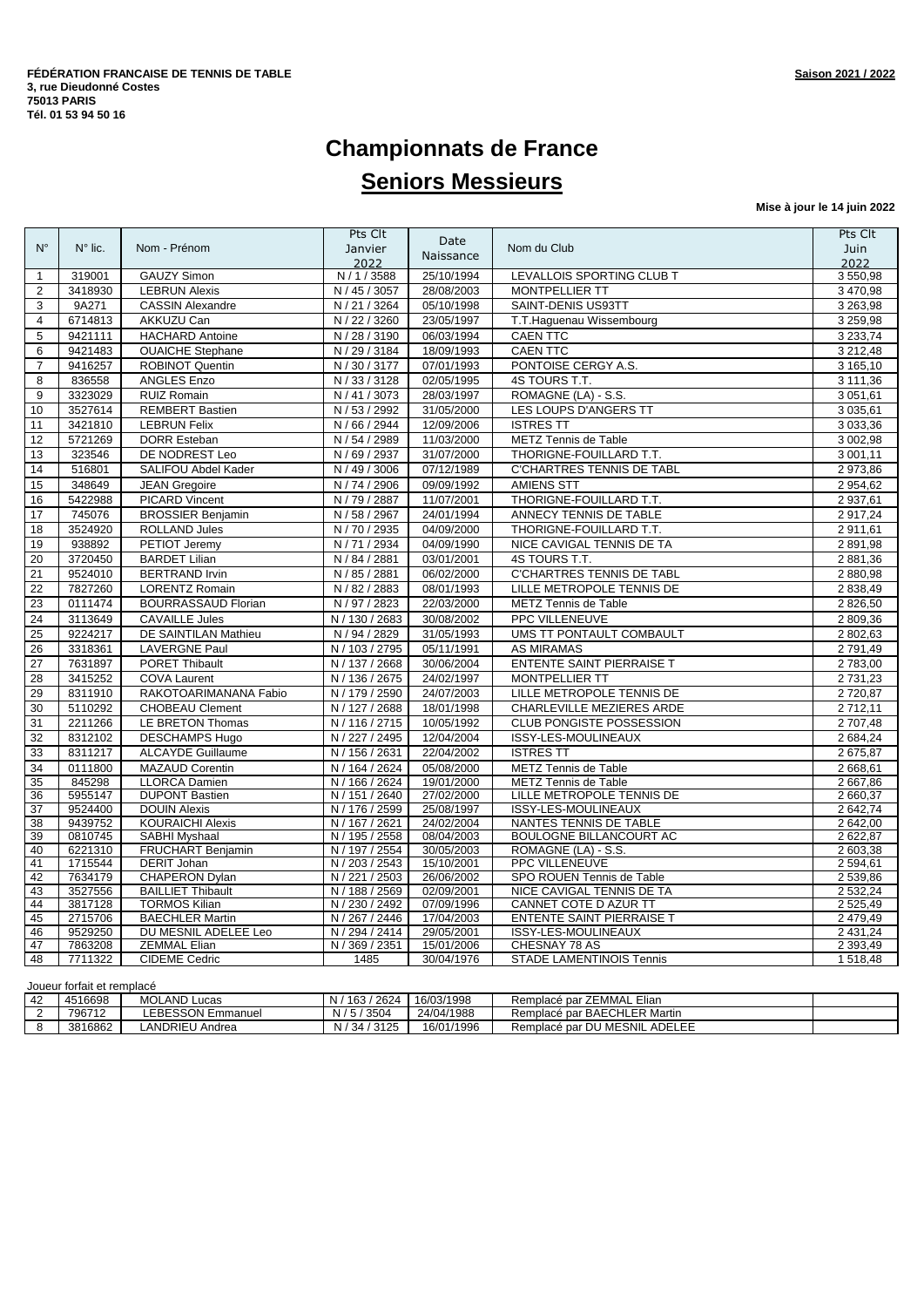# **Championnats de France Seniors Dames**

**Mise à jour le 14 juin 2022**

| Date<br>$N^{\circ}$<br>$N^{\circ}$ lic.<br>Nom - Prénom<br>Nom du Club<br>Janvier<br>Naissance<br>2022<br>5318122<br><b>YUAN Jianan</b><br>N/6/2678<br>11/07/1985<br>Poitiers TTACC 86<br>$\mathbf{1}$<br>9316896<br>PAVADE Prithika<br>N / 23 / 2419<br>02/08/2004<br>SAINT-DENIS US93TT<br>$\overline{2}$<br>5419279<br>N / 21 / 2446<br>01/08/1997<br>ALCL TT GRAND QUEVILLY<br>3<br><b>CHASSELIN Pauline</b><br>4435847<br><b>GUISNEL Oceane</b><br>N / 37 / 2316<br>09/04/1998<br>Poitiers TTACC 86<br>$\overline{4}$<br>845487<br><b>GAUTHIER Lucie</b><br>N / 42 / 2279<br>17/02/2000<br>ENTENTE SAINT PIERRAISE T<br>5<br>6<br>7914196<br><b>MIGOT Marie</b><br>N / 33 / 2343<br>19/05/1998<br>ETIVAL ASRTT<br><b>ZARIF Audrey</b><br>T.T. JOUE-LES-TOURS<br>9313651<br>N / 32 / 2346<br>23/07/1998<br>$\overline{7}$<br>7515744<br>LIU Yu-Hua<br>N / 38 / 2303<br>11/12/1995<br>PARIS 13 TENNIS DE TABLE<br>8<br>FORT Nolwenn<br>N / 49 / 2229<br>13/01/1999<br>T.T. JOUE-LES-TOURS<br>9<br>3720303<br>10<br>6720747<br><b>LUTZ Charlotte</b><br>N/63/2136<br>17/05/2005<br><b>SCHILTIGHEIM SU TT</b><br>6717679<br><b>LUTZ Camille</b><br>N / 41 / 2285<br>17/07/2002<br>SAINT-DENIS US93TT<br>11<br>12<br>476583<br><b>SALPIN Anais</b><br>N / 55 / 2167<br>25/08/1999<br>ALCL TT GRAND QUEVILLY<br>08/03/2000<br>SAINT-DENIS US93TT<br>13<br>7847155<br>MOSTAFAVI Leili<br>N / 47 / 2245<br>14<br>5313975<br><b>LE LANNIC Agnes</b><br>N / 53 / 2189<br>13/08/1972<br>LYS LILLE METROPOLE CP<br>15<br>105158<br>COK Isa<br>N / 56 / 2165<br>04/04/2002<br>ISSY-LES-MOULINEAUX<br>16<br>2928702<br>LE SCOUR Romane<br>N / 69 / 2091<br>03/04/1999<br>TENNIS DE TABLE DE LOPERH<br>DE STOPPELEIRE Clea<br>17<br>6110064<br>N / 107 / 1906<br>09/02/2006<br>ARGENTAN BAYARD<br>18<br><b>BERTHAUD Marion</b><br>N / 80 / 2018<br>25/11/1999<br>FONTENAYSIENNE Union Spor<br>394331<br>19<br>9240953<br>PAULY PROST Amelie<br>N / 88 / 1981<br>17/06/2001<br>ISSY-LES-MOULINEAUX<br><b>CLAVIER Claire</b><br>N / 86 / 1986<br>27/11/1982<br>20<br>858366<br>LE MANS SARTHE TENNIS DE<br>6224064<br><b>MOBAREK Lucie</b><br>N / 82 / 2009<br>08/05/2004<br><b>NIMES ASPC</b><br>21<br>22<br>N / 99 / 1937<br><b>NIMES ASPC</b><br>664835<br><b>MARTEAU Berenice</b><br>16/05/2001<br>23<br>798720<br><b>NIVELLE Elodie</b><br>N / 91 / 1976<br>07/10/1989<br>LE MANS SARTHE TENNIS DE<br>24<br>9139763<br><b>CHAPET Marie</b><br>N / 100 / 1936<br>06/06/2003<br>ISSY-LES-MOULINEAUX<br>9137067<br>N / 114 / 1884<br>25<br><b>CHEVALLIER Clemence</b><br>08/10/2004<br>T.T. JOUE-LES-TOURS<br>N / 105 / 1922<br>27/03/1985<br>26<br>3311964<br>CHUNG Rheann<br>LYS LILLE METROPOLE CP<br>5423516<br>11/07/2001<br>27<br><b>PICARD Claire</b><br>N / 133 / 1841<br>SCHILTIGHEIM SU TT<br>N / 124 / 1862<br>21/10/2002<br>28<br>2931351<br>PENNEC Julie<br>TENNIS DE TABLE DE LOPERH<br>N / 138 / 1835<br>21/05/2006<br>29<br>6942566<br>AVEZOU Agathe<br><b>LYON 7 TT GERLAND</b> | Juin<br>2022<br>2 862,00<br>2 530,23<br>2 460,61<br>2 382,98<br>2 3 67, 74<br>2 3 64,86<br>2 3 3 7 4 8<br>2 308,48<br>2 305,11<br>2 2 9 3 , 2 4<br>2 2 8 6 , 2 3 |
|----------------------------------------------------------------------------------------------------------------------------------------------------------------------------------------------------------------------------------------------------------------------------------------------------------------------------------------------------------------------------------------------------------------------------------------------------------------------------------------------------------------------------------------------------------------------------------------------------------------------------------------------------------------------------------------------------------------------------------------------------------------------------------------------------------------------------------------------------------------------------------------------------------------------------------------------------------------------------------------------------------------------------------------------------------------------------------------------------------------------------------------------------------------------------------------------------------------------------------------------------------------------------------------------------------------------------------------------------------------------------------------------------------------------------------------------------------------------------------------------------------------------------------------------------------------------------------------------------------------------------------------------------------------------------------------------------------------------------------------------------------------------------------------------------------------------------------------------------------------------------------------------------------------------------------------------------------------------------------------------------------------------------------------------------------------------------------------------------------------------------------------------------------------------------------------------------------------------------------------------------------------------------------------------------------------------------------------------------------------------------------------------------------------------------------------------------------------------------------------------------------------------------------------------------------------------------------------------------------------------------------------------------------------------------------------------------------------------------------------------------------------------------------------------------------------------------------------------------------------------------------------------------------------------------------------------------------------------------------------|------------------------------------------------------------------------------------------------------------------------------------------------------------------|
|                                                                                                                                                                                                                                                                                                                                                                                                                                                                                                                                                                                                                                                                                                                                                                                                                                                                                                                                                                                                                                                                                                                                                                                                                                                                                                                                                                                                                                                                                                                                                                                                                                                                                                                                                                                                                                                                                                                                                                                                                                                                                                                                                                                                                                                                                                                                                                                                                                                                                                                                                                                                                                                                                                                                                                                                                                                                                                                                                                                        |                                                                                                                                                                  |
|                                                                                                                                                                                                                                                                                                                                                                                                                                                                                                                                                                                                                                                                                                                                                                                                                                                                                                                                                                                                                                                                                                                                                                                                                                                                                                                                                                                                                                                                                                                                                                                                                                                                                                                                                                                                                                                                                                                                                                                                                                                                                                                                                                                                                                                                                                                                                                                                                                                                                                                                                                                                                                                                                                                                                                                                                                                                                                                                                                                        |                                                                                                                                                                  |
|                                                                                                                                                                                                                                                                                                                                                                                                                                                                                                                                                                                                                                                                                                                                                                                                                                                                                                                                                                                                                                                                                                                                                                                                                                                                                                                                                                                                                                                                                                                                                                                                                                                                                                                                                                                                                                                                                                                                                                                                                                                                                                                                                                                                                                                                                                                                                                                                                                                                                                                                                                                                                                                                                                                                                                                                                                                                                                                                                                                        |                                                                                                                                                                  |
|                                                                                                                                                                                                                                                                                                                                                                                                                                                                                                                                                                                                                                                                                                                                                                                                                                                                                                                                                                                                                                                                                                                                                                                                                                                                                                                                                                                                                                                                                                                                                                                                                                                                                                                                                                                                                                                                                                                                                                                                                                                                                                                                                                                                                                                                                                                                                                                                                                                                                                                                                                                                                                                                                                                                                                                                                                                                                                                                                                                        |                                                                                                                                                                  |
|                                                                                                                                                                                                                                                                                                                                                                                                                                                                                                                                                                                                                                                                                                                                                                                                                                                                                                                                                                                                                                                                                                                                                                                                                                                                                                                                                                                                                                                                                                                                                                                                                                                                                                                                                                                                                                                                                                                                                                                                                                                                                                                                                                                                                                                                                                                                                                                                                                                                                                                                                                                                                                                                                                                                                                                                                                                                                                                                                                                        |                                                                                                                                                                  |
|                                                                                                                                                                                                                                                                                                                                                                                                                                                                                                                                                                                                                                                                                                                                                                                                                                                                                                                                                                                                                                                                                                                                                                                                                                                                                                                                                                                                                                                                                                                                                                                                                                                                                                                                                                                                                                                                                                                                                                                                                                                                                                                                                                                                                                                                                                                                                                                                                                                                                                                                                                                                                                                                                                                                                                                                                                                                                                                                                                                        |                                                                                                                                                                  |
|                                                                                                                                                                                                                                                                                                                                                                                                                                                                                                                                                                                                                                                                                                                                                                                                                                                                                                                                                                                                                                                                                                                                                                                                                                                                                                                                                                                                                                                                                                                                                                                                                                                                                                                                                                                                                                                                                                                                                                                                                                                                                                                                                                                                                                                                                                                                                                                                                                                                                                                                                                                                                                                                                                                                                                                                                                                                                                                                                                                        |                                                                                                                                                                  |
|                                                                                                                                                                                                                                                                                                                                                                                                                                                                                                                                                                                                                                                                                                                                                                                                                                                                                                                                                                                                                                                                                                                                                                                                                                                                                                                                                                                                                                                                                                                                                                                                                                                                                                                                                                                                                                                                                                                                                                                                                                                                                                                                                                                                                                                                                                                                                                                                                                                                                                                                                                                                                                                                                                                                                                                                                                                                                                                                                                                        |                                                                                                                                                                  |
|                                                                                                                                                                                                                                                                                                                                                                                                                                                                                                                                                                                                                                                                                                                                                                                                                                                                                                                                                                                                                                                                                                                                                                                                                                                                                                                                                                                                                                                                                                                                                                                                                                                                                                                                                                                                                                                                                                                                                                                                                                                                                                                                                                                                                                                                                                                                                                                                                                                                                                                                                                                                                                                                                                                                                                                                                                                                                                                                                                                        |                                                                                                                                                                  |
|                                                                                                                                                                                                                                                                                                                                                                                                                                                                                                                                                                                                                                                                                                                                                                                                                                                                                                                                                                                                                                                                                                                                                                                                                                                                                                                                                                                                                                                                                                                                                                                                                                                                                                                                                                                                                                                                                                                                                                                                                                                                                                                                                                                                                                                                                                                                                                                                                                                                                                                                                                                                                                                                                                                                                                                                                                                                                                                                                                                        |                                                                                                                                                                  |
|                                                                                                                                                                                                                                                                                                                                                                                                                                                                                                                                                                                                                                                                                                                                                                                                                                                                                                                                                                                                                                                                                                                                                                                                                                                                                                                                                                                                                                                                                                                                                                                                                                                                                                                                                                                                                                                                                                                                                                                                                                                                                                                                                                                                                                                                                                                                                                                                                                                                                                                                                                                                                                                                                                                                                                                                                                                                                                                                                                                        |                                                                                                                                                                  |
|                                                                                                                                                                                                                                                                                                                                                                                                                                                                                                                                                                                                                                                                                                                                                                                                                                                                                                                                                                                                                                                                                                                                                                                                                                                                                                                                                                                                                                                                                                                                                                                                                                                                                                                                                                                                                                                                                                                                                                                                                                                                                                                                                                                                                                                                                                                                                                                                                                                                                                                                                                                                                                                                                                                                                                                                                                                                                                                                                                                        |                                                                                                                                                                  |
|                                                                                                                                                                                                                                                                                                                                                                                                                                                                                                                                                                                                                                                                                                                                                                                                                                                                                                                                                                                                                                                                                                                                                                                                                                                                                                                                                                                                                                                                                                                                                                                                                                                                                                                                                                                                                                                                                                                                                                                                                                                                                                                                                                                                                                                                                                                                                                                                                                                                                                                                                                                                                                                                                                                                                                                                                                                                                                                                                                                        |                                                                                                                                                                  |
|                                                                                                                                                                                                                                                                                                                                                                                                                                                                                                                                                                                                                                                                                                                                                                                                                                                                                                                                                                                                                                                                                                                                                                                                                                                                                                                                                                                                                                                                                                                                                                                                                                                                                                                                                                                                                                                                                                                                                                                                                                                                                                                                                                                                                                                                                                                                                                                                                                                                                                                                                                                                                                                                                                                                                                                                                                                                                                                                                                                        | 2 248,62                                                                                                                                                         |
|                                                                                                                                                                                                                                                                                                                                                                                                                                                                                                                                                                                                                                                                                                                                                                                                                                                                                                                                                                                                                                                                                                                                                                                                                                                                                                                                                                                                                                                                                                                                                                                                                                                                                                                                                                                                                                                                                                                                                                                                                                                                                                                                                                                                                                                                                                                                                                                                                                                                                                                                                                                                                                                                                                                                                                                                                                                                                                                                                                                        | 2 2 3 7 , 8 6                                                                                                                                                    |
|                                                                                                                                                                                                                                                                                                                                                                                                                                                                                                                                                                                                                                                                                                                                                                                                                                                                                                                                                                                                                                                                                                                                                                                                                                                                                                                                                                                                                                                                                                                                                                                                                                                                                                                                                                                                                                                                                                                                                                                                                                                                                                                                                                                                                                                                                                                                                                                                                                                                                                                                                                                                                                                                                                                                                                                                                                                                                                                                                                                        | 2 2 2 9 , 2 3                                                                                                                                                    |
|                                                                                                                                                                                                                                                                                                                                                                                                                                                                                                                                                                                                                                                                                                                                                                                                                                                                                                                                                                                                                                                                                                                                                                                                                                                                                                                                                                                                                                                                                                                                                                                                                                                                                                                                                                                                                                                                                                                                                                                                                                                                                                                                                                                                                                                                                                                                                                                                                                                                                                                                                                                                                                                                                                                                                                                                                                                                                                                                                                                        | 2 2 2 3, 36                                                                                                                                                      |
|                                                                                                                                                                                                                                                                                                                                                                                                                                                                                                                                                                                                                                                                                                                                                                                                                                                                                                                                                                                                                                                                                                                                                                                                                                                                                                                                                                                                                                                                                                                                                                                                                                                                                                                                                                                                                                                                                                                                                                                                                                                                                                                                                                                                                                                                                                                                                                                                                                                                                                                                                                                                                                                                                                                                                                                                                                                                                                                                                                                        | 2 071,38                                                                                                                                                         |
|                                                                                                                                                                                                                                                                                                                                                                                                                                                                                                                                                                                                                                                                                                                                                                                                                                                                                                                                                                                                                                                                                                                                                                                                                                                                                                                                                                                                                                                                                                                                                                                                                                                                                                                                                                                                                                                                                                                                                                                                                                                                                                                                                                                                                                                                                                                                                                                                                                                                                                                                                                                                                                                                                                                                                                                                                                                                                                                                                                                        | 2 040,12                                                                                                                                                         |
|                                                                                                                                                                                                                                                                                                                                                                                                                                                                                                                                                                                                                                                                                                                                                                                                                                                                                                                                                                                                                                                                                                                                                                                                                                                                                                                                                                                                                                                                                                                                                                                                                                                                                                                                                                                                                                                                                                                                                                                                                                                                                                                                                                                                                                                                                                                                                                                                                                                                                                                                                                                                                                                                                                                                                                                                                                                                                                                                                                                        | 2 013,23                                                                                                                                                         |
|                                                                                                                                                                                                                                                                                                                                                                                                                                                                                                                                                                                                                                                                                                                                                                                                                                                                                                                                                                                                                                                                                                                                                                                                                                                                                                                                                                                                                                                                                                                                                                                                                                                                                                                                                                                                                                                                                                                                                                                                                                                                                                                                                                                                                                                                                                                                                                                                                                                                                                                                                                                                                                                                                                                                                                                                                                                                                                                                                                                        | 2 000,24                                                                                                                                                         |
|                                                                                                                                                                                                                                                                                                                                                                                                                                                                                                                                                                                                                                                                                                                                                                                                                                                                                                                                                                                                                                                                                                                                                                                                                                                                                                                                                                                                                                                                                                                                                                                                                                                                                                                                                                                                                                                                                                                                                                                                                                                                                                                                                                                                                                                                                                                                                                                                                                                                                                                                                                                                                                                                                                                                                                                                                                                                                                                                                                                        | 1 993,62                                                                                                                                                         |
|                                                                                                                                                                                                                                                                                                                                                                                                                                                                                                                                                                                                                                                                                                                                                                                                                                                                                                                                                                                                                                                                                                                                                                                                                                                                                                                                                                                                                                                                                                                                                                                                                                                                                                                                                                                                                                                                                                                                                                                                                                                                                                                                                                                                                                                                                                                                                                                                                                                                                                                                                                                                                                                                                                                                                                                                                                                                                                                                                                                        | 1 981,99                                                                                                                                                         |
|                                                                                                                                                                                                                                                                                                                                                                                                                                                                                                                                                                                                                                                                                                                                                                                                                                                                                                                                                                                                                                                                                                                                                                                                                                                                                                                                                                                                                                                                                                                                                                                                                                                                                                                                                                                                                                                                                                                                                                                                                                                                                                                                                                                                                                                                                                                                                                                                                                                                                                                                                                                                                                                                                                                                                                                                                                                                                                                                                                                        | 1 962,24                                                                                                                                                         |
|                                                                                                                                                                                                                                                                                                                                                                                                                                                                                                                                                                                                                                                                                                                                                                                                                                                                                                                                                                                                                                                                                                                                                                                                                                                                                                                                                                                                                                                                                                                                                                                                                                                                                                                                                                                                                                                                                                                                                                                                                                                                                                                                                                                                                                                                                                                                                                                                                                                                                                                                                                                                                                                                                                                                                                                                                                                                                                                                                                                        | 1 950,25                                                                                                                                                         |
|                                                                                                                                                                                                                                                                                                                                                                                                                                                                                                                                                                                                                                                                                                                                                                                                                                                                                                                                                                                                                                                                                                                                                                                                                                                                                                                                                                                                                                                                                                                                                                                                                                                                                                                                                                                                                                                                                                                                                                                                                                                                                                                                                                                                                                                                                                                                                                                                                                                                                                                                                                                                                                                                                                                                                                                                                                                                                                                                                                                        | 1 938,11                                                                                                                                                         |
|                                                                                                                                                                                                                                                                                                                                                                                                                                                                                                                                                                                                                                                                                                                                                                                                                                                                                                                                                                                                                                                                                                                                                                                                                                                                                                                                                                                                                                                                                                                                                                                                                                                                                                                                                                                                                                                                                                                                                                                                                                                                                                                                                                                                                                                                                                                                                                                                                                                                                                                                                                                                                                                                                                                                                                                                                                                                                                                                                                                        | 1 906,49                                                                                                                                                         |
|                                                                                                                                                                                                                                                                                                                                                                                                                                                                                                                                                                                                                                                                                                                                                                                                                                                                                                                                                                                                                                                                                                                                                                                                                                                                                                                                                                                                                                                                                                                                                                                                                                                                                                                                                                                                                                                                                                                                                                                                                                                                                                                                                                                                                                                                                                                                                                                                                                                                                                                                                                                                                                                                                                                                                                                                                                                                                                                                                                                        | 1 904,36                                                                                                                                                         |
|                                                                                                                                                                                                                                                                                                                                                                                                                                                                                                                                                                                                                                                                                                                                                                                                                                                                                                                                                                                                                                                                                                                                                                                                                                                                                                                                                                                                                                                                                                                                                                                                                                                                                                                                                                                                                                                                                                                                                                                                                                                                                                                                                                                                                                                                                                                                                                                                                                                                                                                                                                                                                                                                                                                                                                                                                                                                                                                                                                                        | 1886,49                                                                                                                                                          |
|                                                                                                                                                                                                                                                                                                                                                                                                                                                                                                                                                                                                                                                                                                                                                                                                                                                                                                                                                                                                                                                                                                                                                                                                                                                                                                                                                                                                                                                                                                                                                                                                                                                                                                                                                                                                                                                                                                                                                                                                                                                                                                                                                                                                                                                                                                                                                                                                                                                                                                                                                                                                                                                                                                                                                                                                                                                                                                                                                                                        |                                                                                                                                                                  |
|                                                                                                                                                                                                                                                                                                                                                                                                                                                                                                                                                                                                                                                                                                                                                                                                                                                                                                                                                                                                                                                                                                                                                                                                                                                                                                                                                                                                                                                                                                                                                                                                                                                                                                                                                                                                                                                                                                                                                                                                                                                                                                                                                                                                                                                                                                                                                                                                                                                                                                                                                                                                                                                                                                                                                                                                                                                                                                                                                                                        | 1886,12                                                                                                                                                          |
|                                                                                                                                                                                                                                                                                                                                                                                                                                                                                                                                                                                                                                                                                                                                                                                                                                                                                                                                                                                                                                                                                                                                                                                                                                                                                                                                                                                                                                                                                                                                                                                                                                                                                                                                                                                                                                                                                                                                                                                                                                                                                                                                                                                                                                                                                                                                                                                                                                                                                                                                                                                                                                                                                                                                                                                                                                                                                                                                                                                        | 1885,37                                                                                                                                                          |
| 30<br>3721335<br><b>MENANTEAU Marie</b><br>N / 123 / 1864<br>28/05/2000<br>T.T. JOUE-LES-TOURS                                                                                                                                                                                                                                                                                                                                                                                                                                                                                                                                                                                                                                                                                                                                                                                                                                                                                                                                                                                                                                                                                                                                                                                                                                                                                                                                                                                                                                                                                                                                                                                                                                                                                                                                                                                                                                                                                                                                                                                                                                                                                                                                                                                                                                                                                                                                                                                                                                                                                                                                                                                                                                                                                                                                                                                                                                                                                         | 1878,61                                                                                                                                                          |
| 31<br>6021092<br><b>BLED</b> Gaetane<br>N / 145 / 1817<br>01/01/2008<br><b>COUDUN SL</b>                                                                                                                                                                                                                                                                                                                                                                                                                                                                                                                                                                                                                                                                                                                                                                                                                                                                                                                                                                                                                                                                                                                                                                                                                                                                                                                                                                                                                                                                                                                                                                                                                                                                                                                                                                                                                                                                                                                                                                                                                                                                                                                                                                                                                                                                                                                                                                                                                                                                                                                                                                                                                                                                                                                                                                                                                                                                                               | 1872,37                                                                                                                                                          |
| N / 164 / 1742<br>ANTONY SP TENNIS DE TABLE<br>32<br>7862661<br>HUYNH Jade<br>24/11/2007                                                                                                                                                                                                                                                                                                                                                                                                                                                                                                                                                                                                                                                                                                                                                                                                                                                                                                                                                                                                                                                                                                                                                                                                                                                                                                                                                                                                                                                                                                                                                                                                                                                                                                                                                                                                                                                                                                                                                                                                                                                                                                                                                                                                                                                                                                                                                                                                                                                                                                                                                                                                                                                                                                                                                                                                                                                                                               | 1869,87                                                                                                                                                          |
| 33<br>5111415<br><b>FRETE Lou</b><br>N / 121 / 1867<br>19/12/2003<br>LEERS OMNISPORT STT                                                                                                                                                                                                                                                                                                                                                                                                                                                                                                                                                                                                                                                                                                                                                                                                                                                                                                                                                                                                                                                                                                                                                                                                                                                                                                                                                                                                                                                                                                                                                                                                                                                                                                                                                                                                                                                                                                                                                                                                                                                                                                                                                                                                                                                                                                                                                                                                                                                                                                                                                                                                                                                                                                                                                                                                                                                                                               | 1 861,62                                                                                                                                                         |
| SCHILTIGHEIM SU TT<br>34<br>6724065<br>MINNI Lea<br>N / 199 / 1686<br>16/06/2006                                                                                                                                                                                                                                                                                                                                                                                                                                                                                                                                                                                                                                                                                                                                                                                                                                                                                                                                                                                                                                                                                                                                                                                                                                                                                                                                                                                                                                                                                                                                                                                                                                                                                                                                                                                                                                                                                                                                                                                                                                                                                                                                                                                                                                                                                                                                                                                                                                                                                                                                                                                                                                                                                                                                                                                                                                                                                                       | 1853,50                                                                                                                                                          |
| 9318412<br><b>CHAN Crystal</b><br>N / 137 / 1839<br>06/10/2005<br>SAINT-DENIS US93TT<br>35                                                                                                                                                                                                                                                                                                                                                                                                                                                                                                                                                                                                                                                                                                                                                                                                                                                                                                                                                                                                                                                                                                                                                                                                                                                                                                                                                                                                                                                                                                                                                                                                                                                                                                                                                                                                                                                                                                                                                                                                                                                                                                                                                                                                                                                                                                                                                                                                                                                                                                                                                                                                                                                                                                                                                                                                                                                                                             | 1848,24                                                                                                                                                          |
| CAPPELLE LA GRANDE TT<br>36<br>5974677<br><b>HOCHART Leana</b><br>N / 188 / 1710<br>31/05/2008                                                                                                                                                                                                                                                                                                                                                                                                                                                                                                                                                                                                                                                                                                                                                                                                                                                                                                                                                                                                                                                                                                                                                                                                                                                                                                                                                                                                                                                                                                                                                                                                                                                                                                                                                                                                                                                                                                                                                                                                                                                                                                                                                                                                                                                                                                                                                                                                                                                                                                                                                                                                                                                                                                                                                                                                                                                                                         | 1819,23                                                                                                                                                          |
| 5429859<br><b>PUJOL Elise</b><br>37<br>N / 205 / 1663<br>29/05/2007<br>NEUVES MAISONS TT                                                                                                                                                                                                                                                                                                                                                                                                                                                                                                                                                                                                                                                                                                                                                                                                                                                                                                                                                                                                                                                                                                                                                                                                                                                                                                                                                                                                                                                                                                                                                                                                                                                                                                                                                                                                                                                                                                                                                                                                                                                                                                                                                                                                                                                                                                                                                                                                                                                                                                                                                                                                                                                                                                                                                                                                                                                                                               | 1809,61                                                                                                                                                          |
| 38<br>9240706<br>RAHARIMANANA Hanitra Karen<br>N / 144 / 1823<br>15/10/2002<br>ISSY-LES-MOULINEAUX<br>N / 155 / 1776<br>01/03/2005<br><b>ENTENTE SAINT PIERRAISE T</b><br>39<br>6110047<br>ROBBES Jeanne                                                                                                                                                                                                                                                                                                                                                                                                                                                                                                                                                                                                                                                                                                                                                                                                                                                                                                                                                                                                                                                                                                                                                                                                                                                                                                                                                                                                                                                                                                                                                                                                                                                                                                                                                                                                                                                                                                                                                                                                                                                                                                                                                                                                                                                                                                                                                                                                                                                                                                                                                                                                                                                                                                                                                                               | 1795,37<br>1790,86                                                                                                                                               |
| 7520253<br><b>COLLINET Clara</b><br>N/198/1686<br><b>ESPERANCE REUILLY</b><br>40<br>04/10/2006                                                                                                                                                                                                                                                                                                                                                                                                                                                                                                                                                                                                                                                                                                                                                                                                                                                                                                                                                                                                                                                                                                                                                                                                                                                                                                                                                                                                                                                                                                                                                                                                                                                                                                                                                                                                                                                                                                                                                                                                                                                                                                                                                                                                                                                                                                                                                                                                                                                                                                                                                                                                                                                                                                                                                                                                                                                                                         | 1783,00                                                                                                                                                          |
| LAUNAY PEY Nina<br>N / 173 / 1728<br>29/08/2002<br>41<br>619894<br>ARGENTAN BAYARD                                                                                                                                                                                                                                                                                                                                                                                                                                                                                                                                                                                                                                                                                                                                                                                                                                                                                                                                                                                                                                                                                                                                                                                                                                                                                                                                                                                                                                                                                                                                                                                                                                                                                                                                                                                                                                                                                                                                                                                                                                                                                                                                                                                                                                                                                                                                                                                                                                                                                                                                                                                                                                                                                                                                                                                                                                                                                                     | 1768,48                                                                                                                                                          |
| 3724759<br>N / 203 / 1673<br>27/10/2004<br>4S TOURS T.T.<br>42<br><b>LATOUR Heloise</b>                                                                                                                                                                                                                                                                                                                                                                                                                                                                                                                                                                                                                                                                                                                                                                                                                                                                                                                                                                                                                                                                                                                                                                                                                                                                                                                                                                                                                                                                                                                                                                                                                                                                                                                                                                                                                                                                                                                                                                                                                                                                                                                                                                                                                                                                                                                                                                                                                                                                                                                                                                                                                                                                                                                                                                                                                                                                                                | 1758,73                                                                                                                                                          |
| 22/02/2003<br>43<br>9435085<br><b>CHOMIS Chloe</b><br>N / 169 / 1735<br>SAINT-DENIS US93TT                                                                                                                                                                                                                                                                                                                                                                                                                                                                                                                                                                                                                                                                                                                                                                                                                                                                                                                                                                                                                                                                                                                                                                                                                                                                                                                                                                                                                                                                                                                                                                                                                                                                                                                                                                                                                                                                                                                                                                                                                                                                                                                                                                                                                                                                                                                                                                                                                                                                                                                                                                                                                                                                                                                                                                                                                                                                                             |                                                                                                                                                                  |
| <b>MACE Celine</b><br>N / 165 / 1741<br>44<br>9235934<br>19/10/1997<br>USM OLIVET TENNIS DE TABL                                                                                                                                                                                                                                                                                                                                                                                                                                                                                                                                                                                                                                                                                                                                                                                                                                                                                                                                                                                                                                                                                                                                                                                                                                                                                                                                                                                                                                                                                                                                                                                                                                                                                                                                                                                                                                                                                                                                                                                                                                                                                                                                                                                                                                                                                                                                                                                                                                                                                                                                                                                                                                                                                                                                                                                                                                                                                       |                                                                                                                                                                  |
| 45<br>4518247<br>N / 193 / 1692<br>26/05/1998<br>AMO.MER TT.<br>DOMINIQUE Justine                                                                                                                                                                                                                                                                                                                                                                                                                                                                                                                                                                                                                                                                                                                                                                                                                                                                                                                                                                                                                                                                                                                                                                                                                                                                                                                                                                                                                                                                                                                                                                                                                                                                                                                                                                                                                                                                                                                                                                                                                                                                                                                                                                                                                                                                                                                                                                                                                                                                                                                                                                                                                                                                                                                                                                                                                                                                                                      | 1729,62                                                                                                                                                          |
| <b>UP CREUSOT VARENNES</b><br>46<br>813678<br><b>BELHAIRE Wendy</b><br>N / 183 / 1715<br>04/05/2001                                                                                                                                                                                                                                                                                                                                                                                                                                                                                                                                                                                                                                                                                                                                                                                                                                                                                                                                                                                                                                                                                                                                                                                                                                                                                                                                                                                                                                                                                                                                                                                                                                                                                                                                                                                                                                                                                                                                                                                                                                                                                                                                                                                                                                                                                                                                                                                                                                                                                                                                                                                                                                                                                                                                                                                                                                                                                    | 1 717,36<br>1 710,24                                                                                                                                             |
| 47<br>8610108<br><b>MARTIN Lucie</b><br>N / 196 / 1690<br>11/12/2003<br>LYS LILLE METROPOLE CP                                                                                                                                                                                                                                                                                                                                                                                                                                                                                                                                                                                                                                                                                                                                                                                                                                                                                                                                                                                                                                                                                                                                                                                                                                                                                                                                                                                                                                                                                                                                                                                                                                                                                                                                                                                                                                                                                                                                                                                                                                                                                                                                                                                                                                                                                                                                                                                                                                                                                                                                                                                                                                                                                                                                                                                                                                                                                         | 1 682,49                                                                                                                                                         |
| 48<br><b>MELQUIONI Marine</b><br>N / 236 / 1613<br>T.T. BOURGOIN JALLIEU<br>6939195<br>15/01/2000                                                                                                                                                                                                                                                                                                                                                                                                                                                                                                                                                                                                                                                                                                                                                                                                                                                                                                                                                                                                                                                                                                                                                                                                                                                                                                                                                                                                                                                                                                                                                                                                                                                                                                                                                                                                                                                                                                                                                                                                                                                                                                                                                                                                                                                                                                                                                                                                                                                                                                                                                                                                                                                                                                                                                                                                                                                                                      | 1 649,73                                                                                                                                                         |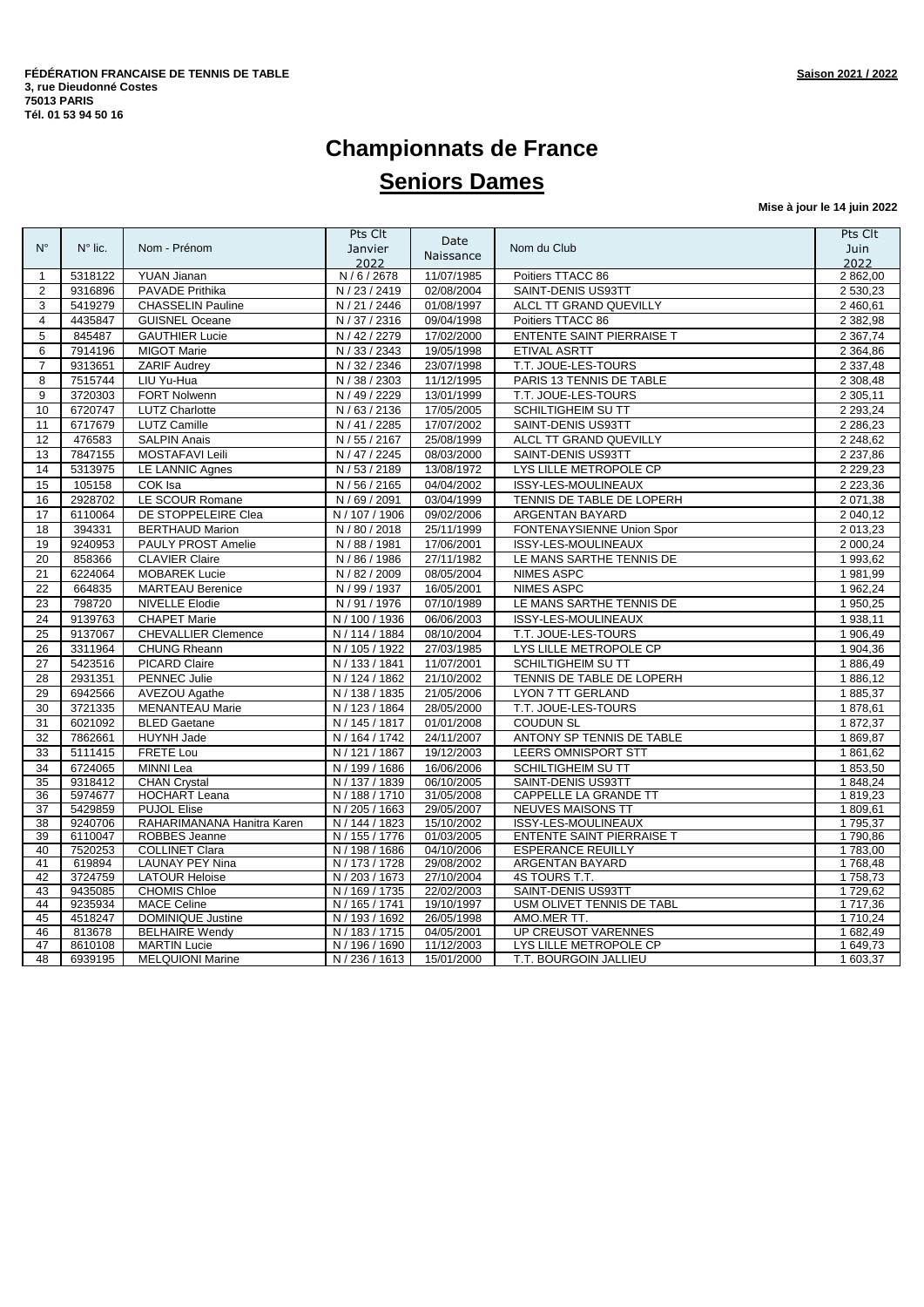### **Championnats de France Doubles Messieurs**

**Mise à jour le 13 juin 2022**

| $N^{\circ}$ | $N^{\circ}$ lic. | Nom - Prénom               | Pts Clt<br>Janvier<br>2022 | Pts Clt<br>Juin 2022 | $N^{\circ}$ lic. | Nom - Prénom             | Pts Clt<br>Janvier<br>2022 | Pts Clt<br>Juin 2022 | Cumul<br>Clt |
|-------------|------------------|----------------------------|----------------------------|----------------------|------------------|--------------------------|----------------------------|----------------------|--------------|
|             | 3418930          | <b>LEBRUN Alexis</b>       | 3057                       | 3 470,98             | 5721269          | <b>DORR Esteban</b>      | 2989                       | 3 002,98             | 6473,96      |
| 2           | 9416257          | <b>ROBINOT Quentin</b>     | 3177                       | 3 165,10             | 836558           | <b>ANGLES Enzo</b>       | 3128                       | 3 111,36             | 6 276,46     |
| 3           | 9421111          | <b>HACHARD Antoine</b>     | 3190                       | 3 233,74             | 745076           | <b>BROSSIER Benjamin</b> | 2967                       | 2917,24              | 6 150,98     |
| 4           | 6714813          | AKKUZU Can                 | 3260                       | 3 259,98             | 9524010          | <b>BERTRAND Irvin</b>    | 2881                       | 2880,98              | 6 140,96     |
| 5           | 9421483          | <b>OUAICHE Stephane</b>    | 3184                       | 3 212,48             | 938892           | PETIOT Jeremy            | 2934                       | 2 891,98             | 6 104,46     |
| 6           | 3527614          | <b>REMBERT Bastien</b>     | 2992                       | 3 035,61             | 3524920          | <b>ROLLAND Jules</b>     | 2935                       | 2911,61              | 5 947,22     |
|             | 3720450          | <b>BARDET Lilian</b>       | 2881                       | 2881,36              | 323546           | DE NODREST Leo           | 2937                       | 3 001,11             | 5 882,47     |
| 8           | 3421810          | <b>LEBRUN Felix</b>        | 2944                       | 3 033,36             | 3415252          | <b>COVA Laurent</b>      | 2675                       | 2 731,23             | 5764,59      |
| 9           | 0111474          | <b>BOURRASSAUD Florian</b> | 2823                       | 2 826,50             | 5422988          | <b>PICARD Vincent</b>    | 2887                       | 2937,61              | 5 764,11     |
| 10          | 3113649          | <b>CAVAILLE Jules</b>      | 2683                       | 2 809,36             | 348649           | <b>JEAN Gregoire</b>     | 2906                       | 2954,62              | 5763,98      |
| 11          | 9224217          | DE SAINTILAN Mathieu       | 2829                       | 2 802,63             | 3318361          | <b>LAVERGNE Paul</b>     | 2795                       | 2 791,49             | 5 5 9 4 1 2  |
| 12          | 7827260          | <b>LORENTZ Romain</b>      | 2883                       | 2 838,49             | 2211266          | LE BRETON Thomas         | 2715                       | 2 707,48             | 5 545,97     |
| 13          | 7631897          | <b>PORET Thibault</b>      | 2668                       | 2 783,00             | 8312102          | <b>DESCHAMPS Hugo</b>    | 2495                       | 2 684,24             | 5467,24      |
| 14          | 8311910          | RAKOTOARIMANANA Fabio      | 2590                       | 2 720,87             | 5955147          | <b>DUPONT Bastien</b>    | 2640                       | 2 660,37             | 5 381,24     |
| 15          | 5110292          | <b>CHOBEAU Clement</b>     | 2688                       | 2 712,11             | 0111800          | <b>MAZAUD Corentin</b>   | 2624                       | 2 668,61             | 5 380,72     |
| 16          | 9439752          | <b>KOURAICHI Alexis</b>    | 2621                       | 2 642,00             | 845298           | <b>LLORCA Damien</b>     | 2624                       | 2 667,86             | 5 309,86     |
| 17          | 0810745          | SABHI Myshaal              | 2558                       | 2 622,87             | 9524400          | <b>DOUIN Alexis</b>      | 2599                       | 2 642,74             | 5 265,61     |
| 18          | 3817128          | <b>TORMOS Kilian</b>       | 2492                       | 2 5 2 5 4 9          | 8311217          | <b>ALCAYDE Guillaume</b> | 2631                       | 2 675,87             | 5 201,36     |
| 19          | 3527556          | <b>BAILLIET Thibault</b>   | 2569                       | 2 532,24             | 6221310          | <b>FRUCHART Benjamin</b> | 2554                       | 2 603,38             | 5 135,62     |
| 20          | 7634179          | <b>CHAPERON Dvlan</b>      | 2503                       | 2 539,86             | 1715544          | DERIT Johan              | 2543                       | 2 594,61             | 5 134,47     |
| 21          |                  |                            |                            |                      |                  |                          |                            |                      |              |
| 22          |                  |                            |                            |                      |                  |                          |                            |                      |              |
| 23          |                  |                            |                            |                      |                  |                          |                            |                      |              |
| 24          |                  |                            |                            |                      |                  |                          |                            |                      |              |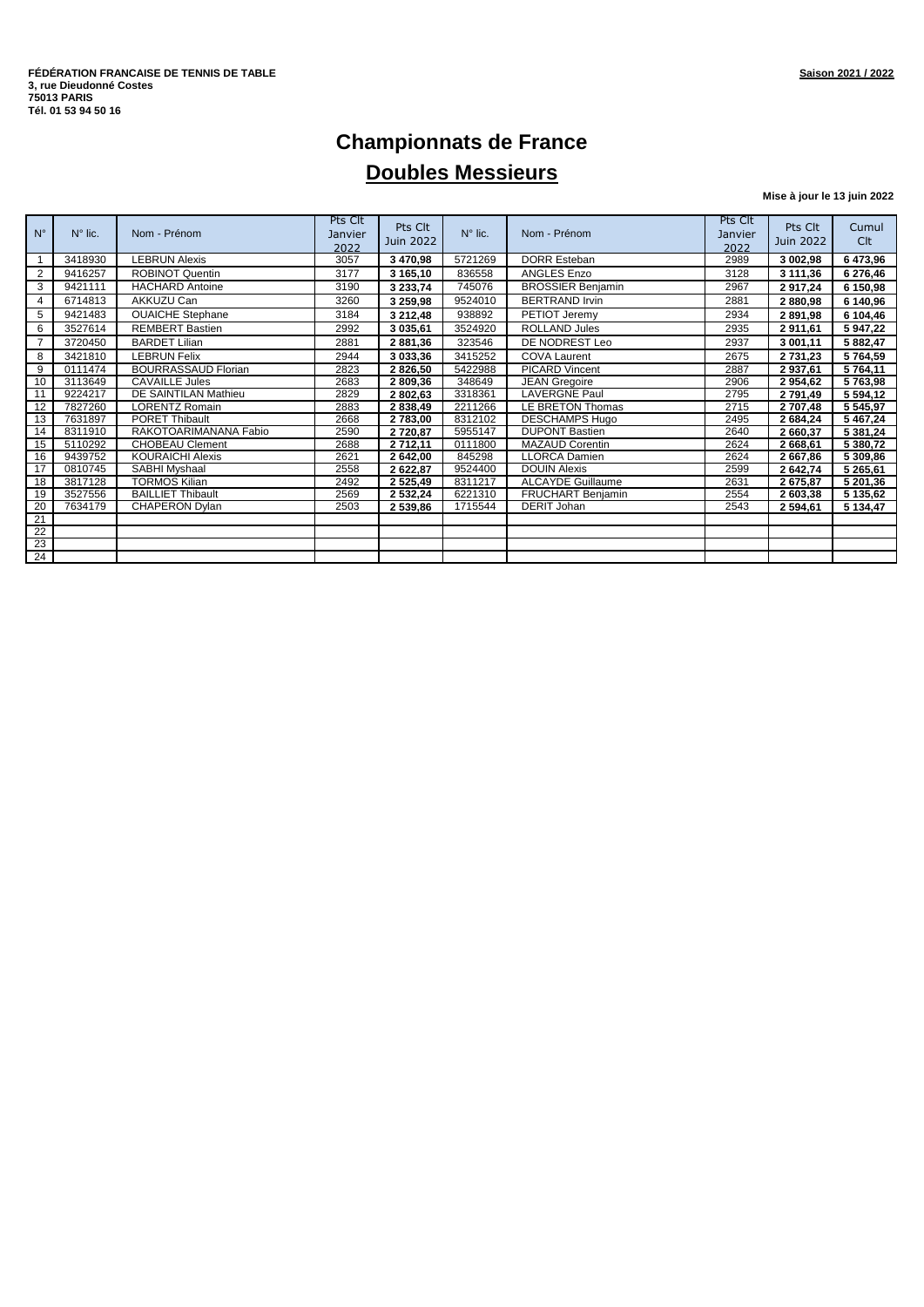#### **Championnats de France Doubles Dames**

**Mise à jour le 13 juin 2022**

| $N^{\circ}$     | $N^{\circ}$ lic. | Nom - Prénom              | Pts Clt<br>Janvier<br>2022 | Pts Clt<br>Juin 2022 | $N^{\circ}$ lic. | Nom - Prénom               | Pts Clt<br>Janvier<br>2022 | Pts Clt<br>Juin 2022 | Cumul<br><b>Clt</b> |
|-----------------|------------------|---------------------------|----------------------------|----------------------|------------------|----------------------------|----------------------------|----------------------|---------------------|
|                 | 6717679          | <b>LUTZ Camille</b>       | 2285                       | 2 2 8 6, 2 3         | 9316896          | <b>PAVADE Prithika</b>     | 2419                       | 2 530,23             | 4 8 1 6 4 6         |
| 2               | 7914196          | <b>MIGOT Marie</b>        | 2343                       | 2 3 6 4 , 8 6        | 4435847          | <b>GUISNEL Oceane</b>      | 2316                       | 2 3 8 2 , 9 8        | 4 747,84            |
| 3               | 5419279          | <b>CHASSELIN Pauline</b>  | 2446                       | 2 460,61             | 476583           | <b>SALPIN Anais</b>        | 2167                       | 2 248,62             | 4709,23             |
| 4               | 7847155          | <b>MOSTAFAVI Leili</b>    | 2245                       | 2 2 3 7, 8 6         | 9313651          | <b>ZARIF Audrey</b>        | 2346                       | 2 3 3 7,48           | 4 575,34            |
| 5               | 6720747          | <b>LUTZ Charlotte</b>     | 2136                       | 2 2 9 3 , 2 4        | 105158           | COK Isa                    | 2165                       | 2 2 2 3 , 3 6        | 4 5 1 6,60          |
| 6               | 3720303          | <b>FORT Nolwenn</b>       | 2229                       | 2 305,11             | 6224064          | <b>MOBAREK Lucie</b>       | 2009                       | 1981,99              | 4 287,10            |
| $\overline{7}$  | 6110047          | ROBBES Jeanne             | 1776                       | 1790,86              | 845487           | <b>GAUTHIER Lucie</b>      | 2279                       | 2 3 6 7 , 74         | 4 158,60            |
| 8               | 5974677          | <b>HOCHART Leana</b>      | 1710                       | 1819,23              | 5313975          | LE LANNIC Agnes            | 2189                       | 2 2 2 9 , 2 3        | 4 048,47            |
| 9               | 394331           | <b>BERTHAUD Marion</b>    | 2018                       | 2 013,23             | 664835           | <b>MARTEAU</b> Berenice    | 1937                       | 1962,24              | 3975,47             |
| 10              | 2928702          | <b>LE SCOUR Romane</b>    | 2091                       | 2 071,38             | 2931351          | <b>PENNEC Julie</b>        | 1862                       | 1886,12              | 3957,50             |
| 11              | 798720           | <b>NIVELLE Elodie</b>     | 1976                       | 1950,25              | 858366           | <b>CLAVIER Claire</b>      | 1986                       | 1993,62              | 3 943,87            |
| 12              | 6942566          | <b>AVEZOU Agathe</b>      | 1835                       | 1885,37              | 6110064          | <b>DE STOPPELEIRE Clea</b> | 1906                       | 2 040,12             | 3925,49             |
| 13              | 9240953          | <b>PAULY PROST Amelie</b> | 1981                       | 2 000,24             | 9240706          | RAHARIMANANA Hanitra Karen | 1823                       | 1795,37              | 3795,61             |
| 14              | 3721335          | <b>MENANTEAU Marie</b>    | 1864                       | 1878,61              | 9137067          | <b>CHEVALLIER Clemence</b> | 1884                       | 1 906,49             | 3785,10             |
| 15              | 5111415          | <b>FRETE Lou</b>          | 1867                       | 1861,62              | 6021092          | <b>BLED Gaetane</b>        | 1817                       | 1872,37              | 3733,99             |
| 16              | 6724065          | <b>MINNI Lea</b>          | 1686                       | 1853,50              | 5429859          | <b>PUJOL Elise</b>         | 1663                       | 1809,61              | 3 663,11            |
| 17              | 7862661          | <b>HUYNH Jade</b>         | 1742                       | 1869,87              | 7520253          | <b>COLLINET Clara</b>      | 1686                       | 1783,00              | 3652,87             |
| 18              | 5423516          | <b>PICARD Claire</b>      | 1841                       | 1886,49              | 3724759          | <b>LATOUR Heloise</b>      | 1673                       | 1758,73              | 3 645,22            |
| 19              | 9235934          | <b>MACE Celine</b>        | 1741                       | 1717,36              | 3311964          | <b>CHUNG Rheann</b>        | 1922                       | 1904,36              | 3 621,72            |
| 20              | 9318412          | <b>CHAN</b> Crystal       | 1839                       | 1848,24              | 9435085          | <b>CHOMIS Chloe</b>        | 1735                       | 1729,62              | 3577,86             |
| 21              | 4518247          | <b>DOMINIQUE Justine</b>  | 1692                       | 1710,24              | 619894           | <b>LAUNAY PEY Nina</b>     | 1728                       | 1768,48              | 3 4 78, 72          |
| $\overline{22}$ | 6939195          | <b>MELQUIONI Marine</b>   | 1613                       | 1 603,37             | 813678           | <b>BELHAIRE Wendy</b>      | 1715                       | 1 682,49             | 3 285,85            |
| 23              |                  |                           |                            |                      |                  |                            |                            |                      |                     |
| 24              |                  |                           |                            |                      |                  |                            |                            |                      |                     |